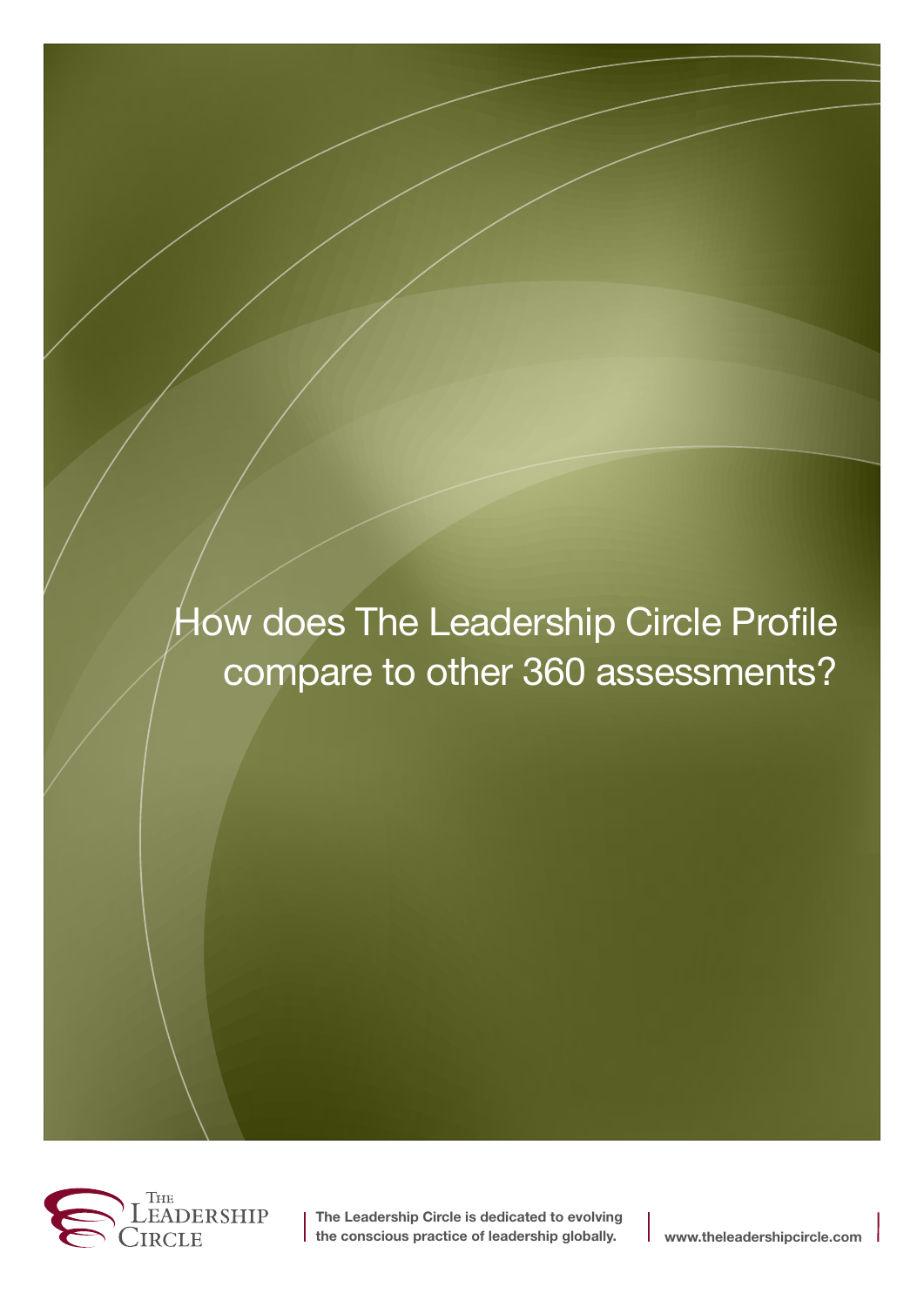This short write-up describes how The Leadership Circle Profile (TLCP) compares to other 360 assessment tools. Obviously, there is a plethora of leadership instruments from which to choose, and a comparison to all would be impossible. Most of the big 360 instruments (Benchmarks, Lominger, Profiler, Zenger-Folkman, to name a few) are all quite similar. Thus, this write-up will say how TLCP distinguishes itself from this genre of 360 tool and will not try to compare to each in detail.

Most 360 tools, like those mentioned above, measure a battery of key competencies. These competencies are well researched and shown to be correlated to business performance. The key competencies measured by these 360's are all quite similar. In fact, for the most part, each of these tools are so similar they could be considered to be interchangeable. TLCP does not attempt to distinguish itself by having a more robust set of key competencies. It measures a list of leadership competencies that is similar to the one's most of the good 360 tools measure.

All good 360 tools use normative comparisons, but do not percentile scores. The other tools generally compare to the mean and may report a standard deviation. This gives the manager some sense of how they compare. TLC uses percentile scores because they facilitate a more accurate interpretation of the true meaning in the data—that often gets lost when the manager is two tenths below a normative average of 4.25. In this case, the manager is likely to conclude he/she is doing OK. A percentile score of 39% (in this example) is simply a stronger and clearer message about the meaning of the data.

None of the 360 tools are built around a developmental framework. They are behaviorally based and simply provide feedback on behavior. TLCP is theoretically dense and integrates many of the best frameworks from leadership, psychological, and spiritual development. It is represents the first comprehensive and unifying theory of leadership development that exists in the field. TLCP can therefore meet the client on multiple layers of depth and allows the coach/consultant to draw on a multitude of frameworks to facilitate a breakthrough.

Most of the 360 instruments report results in a list (competencies arranged vertically down the page with bar charts to show the scores). There is no attempt to organize this information so as to distill the patterns in the data. TLCP arranges the data in a circle (within a circle). The circle itself is an elegant integration of all the theory mentioned above. So, the organization of the data displays the data in the context of powerful developmental frameworks, Furthermore, the circle arranges data in a way that visually represents the underlying correlation matrix. This means that all the relevant interrelationships between dimensions is visually displayed. When all of this is combined with percentile scores, the presentation of data immediately identifies the critical patterns in the data and naturally leads toward the key issues. Most 360's present pages and pages of question level detail so that, if the coach and the client know how to wade through all this information, they might be able to ferret out the pattern in the—see through it for the key issues. TLCP does all this much more elegantly and without all the detail data. The net result is that the client walks into the coaching session focused on the very conversation that leads to breakthrough.

TLCP is designed to measure both behavior and thinking. In addition to measuring key competencies it measures underlying beliefs and assumptions—the habits of thought that run much of our behavior. In this way, it naturally leads to insight into the underlying emotional/cognitive process that runs patterns of behavior. When the client can get insight into this, they are in a much higher leverage place to make transformative change.



**The Leadership Circle Profile** © The Leadership Circle **www.theleadershipcircle.com p 1**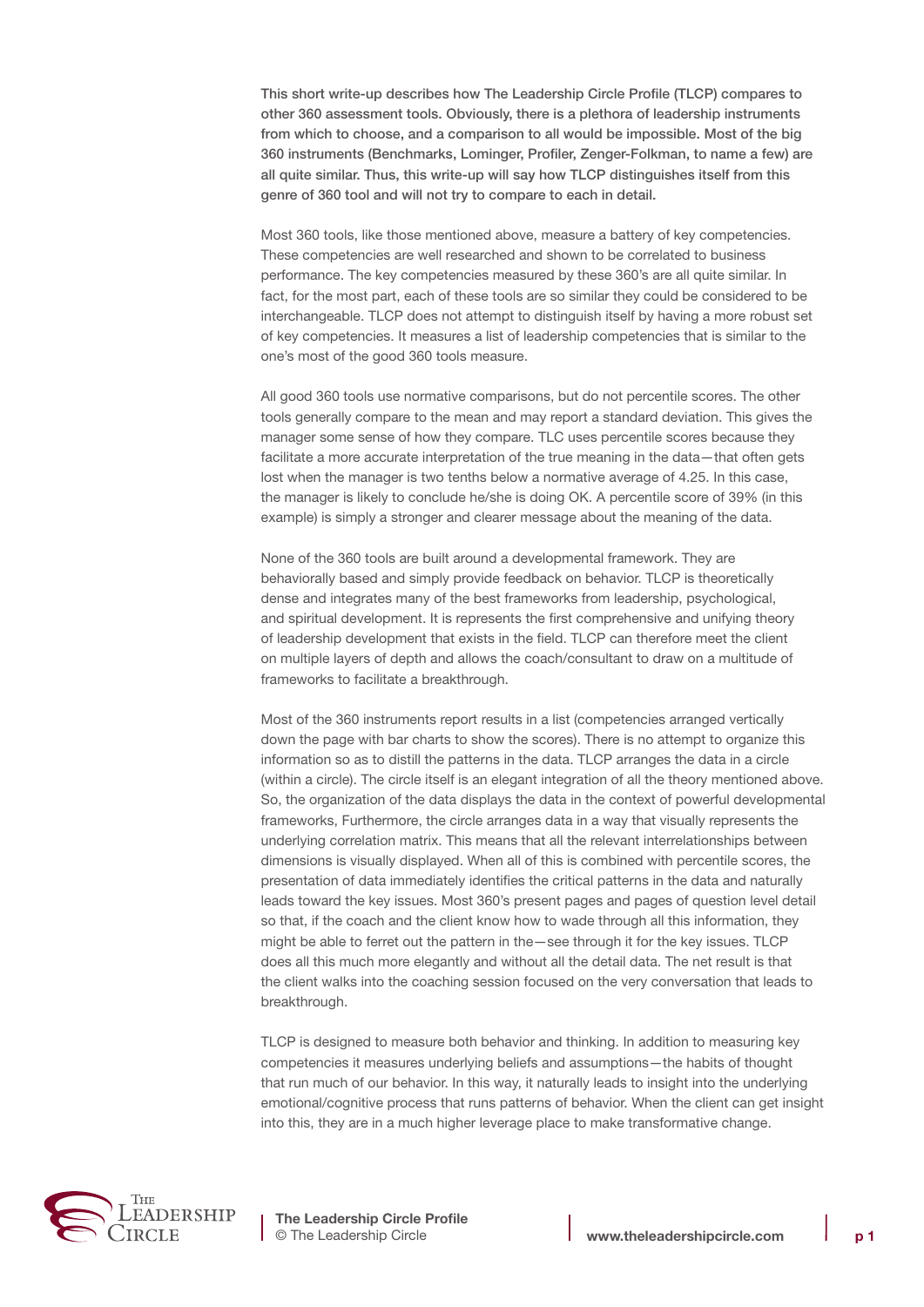TLCP is the only 360 that measure both Creative (key) Competencies and Reactive Tendencies. In this way, it give the client far greater insight into how they are thinking and what they are doing that limits the full deployment of creative competencies.

Everything mentioned above is unique to TLCP. The other big 360's are of a previous generation—good in their time, but TLCP sets a new standard. It is next generation leadership transformation technology. It is so much in a class by itself that most of our clients tell us not to refer to it as a 360 tool. It simply is so much more, (than the other big 360's) that we simply refer to it as a leadership transformation instrument

## **Additional Information**

The additional information is a series of excerpts from "The Leadership Circle Profile: Breakthrough Leadership Assessment Technology" which was published in Industrial & Commercial Training Vol 38 No 4 2006. See www.theleadershipcircle.com/site/main/position-papers.htm.

# **Design Criteria**

The Leadership Circle Profile (TLCP) makes major advances on the best 360 instruments. TLCP is designed to measure a battery of key leadership competencies. Most high quality 360 instruments have a solid research base and measure competencies shown to relate well to leadership effectiveness and to outcomes important to business. TLCP was designed to do this as well as any tool on the market. In the recent book, *Extraordinary Leaders*, Zenger and Folkman state that the research on leadership competencies can be boiled down to 16 key competencies that significantly enhance leadership effectiveness. TLCP measures a strikingly similar set of key competencies and establishes itself among the best 360 instruments available. It is the other design criteria, however, that set it apart.

The Leadership Circle Profile is designed to integrate many of the best theoretical frameworks from the Leadership, Adult Development, Psychological and Spiritual bodies of knowledge. Few, if any, 360 tools have a theoretical framework to complement their research base. TLCP has a rich and integrated theory base. This allows practitioners to use multiple frameworks that help the client connect the data to deeper insight.

The Leadership Circle Profile is designed to measure behavior and assumptions simultaneously. In this way, it connects patterns of leadership behavior with habits of thoughts. TLCP measures inner assumptions, well researched by cognitive psychologists (Burns, Ellis), that are giving rise to high and low 360 results. In this way, TLCP helps the client get beneath the behavior to the automatic thought processes that underlie behavior. It facilitates far deeper insight, and as a result, more possibility for transformation.

The Leadership Circle Profile is also designed to measure stages of adult development. Koleburg, Kegan, Gilligan, Cook-Grueter, Hall, Beck, Wilber and others have shown that adults can evolve into more complex "operating systems" through which they think and act. With greater complexity comes greater capacity. TLCP is designed to measure thinking and behavior at multiple stages of development. In so doing, TLCP becomes a platform for transformation.

The Leadership Circle Profile integrates all of the above in such a way that the consultant/ coach and client can immediately see the significant patterns in the data. Data is visually displayed so that the client is naturally drawn toward the most important issues. Most 360 tools display data as sequential list of competencies. TLCP organizes information in a high impact way so that the client immediately begins to inquire into the interrelationships between behaviors.



**The Leadership Circle Profile** © The Leadership Circle **www.theleadershipcircle.com p 2**